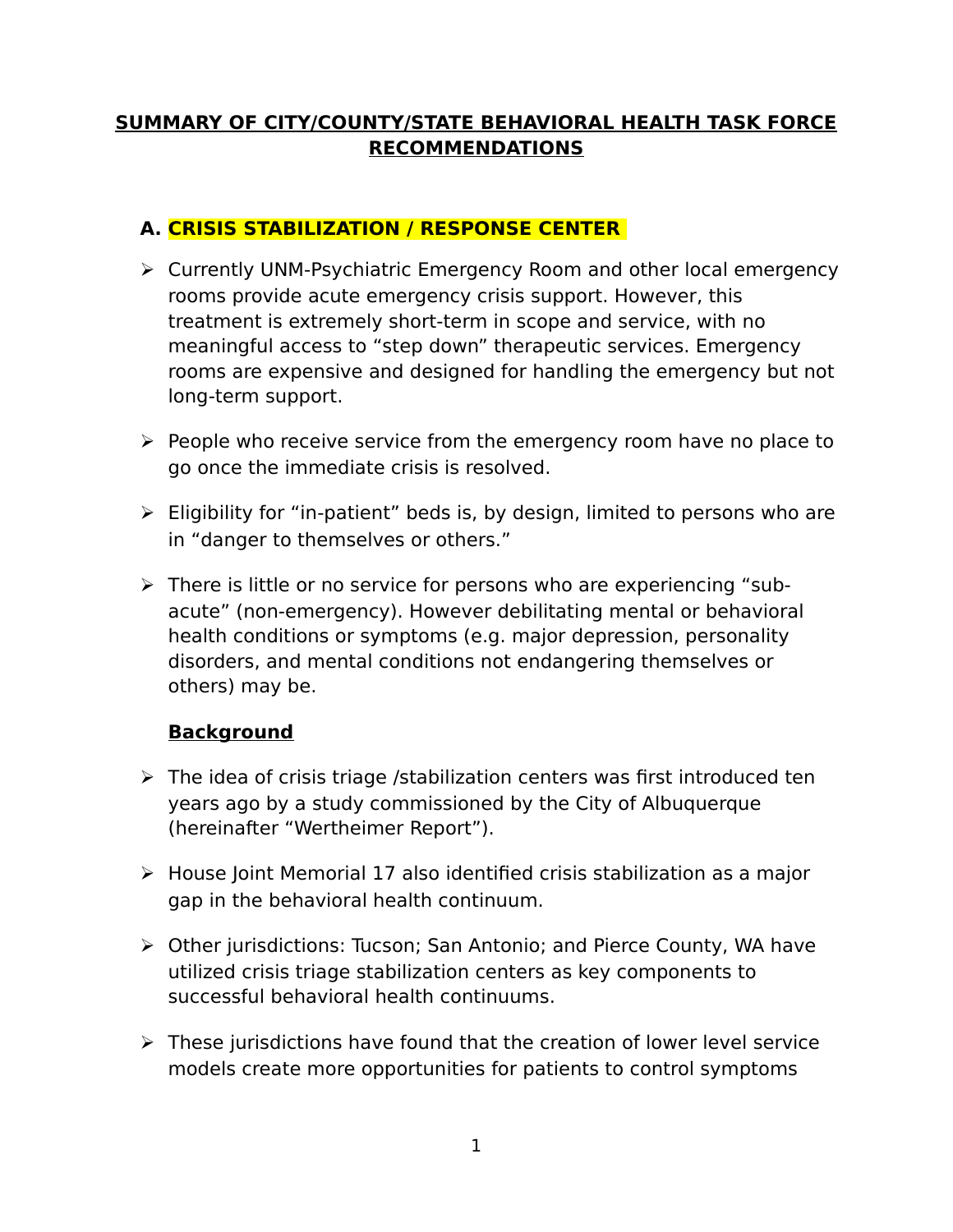without the cycle of crisis-to-crisis emergency room visits. These centers generally can see patients sooner -without long wait times.

 **Not only does the stabilization center provide a more clinically appropriate environment for longer term maintenance, but other jurisdictions have shown significant cost savings.** 

## **Recommendations**

- $\triangleright$  The center should be a short term (no longer than 5 days) transitional center
- $\triangleright$  The center should be open 24 hours, 7 days a week
- $\triangleright$  The center should not be based on any "eligibility requirements" but rather based on "need." Anybody in the community, regardless of income, should have access to the center
- $\triangleright$  The center should be accessible both for "step down" services (from emergency rooms or jail), as well as a "drop in" services (persons who are suffering from "sub-acute" mental illness or conditions who are not a danger to themselves or others but are still in need of immediate services).
- The task force recommended a hybrid of both a "medical model" and a "social model." The medical model stabilization centers concentrate more on the medical aspects of stabilization (triage, psychiatric diagnosis, and medications) while "social models" focus more on addressing the underlying condition, methods of coping and support (peer support, counseling, medication management, linking people to longer term support in the community. (As Representative Rick Miera noted, "medical models are generally more expensive to run and maintain." "Medical model" centers usually see increased regulation and licensure requirements, and increased infrastructure and liability costs. Currently, UNM Psychiatric Emergency and other emergency rooms do most of the "triage" components (i.e: diagnosis, prescriptions, and more complex therapies).
- $\triangleright$  The task force recommended that the center have medical resources on site, and strong connections through tele-health to other medical facilities (on-duty nurses to administer medications, perhaps an on-site clinic run by UNM Psych services during peak hours) but should focus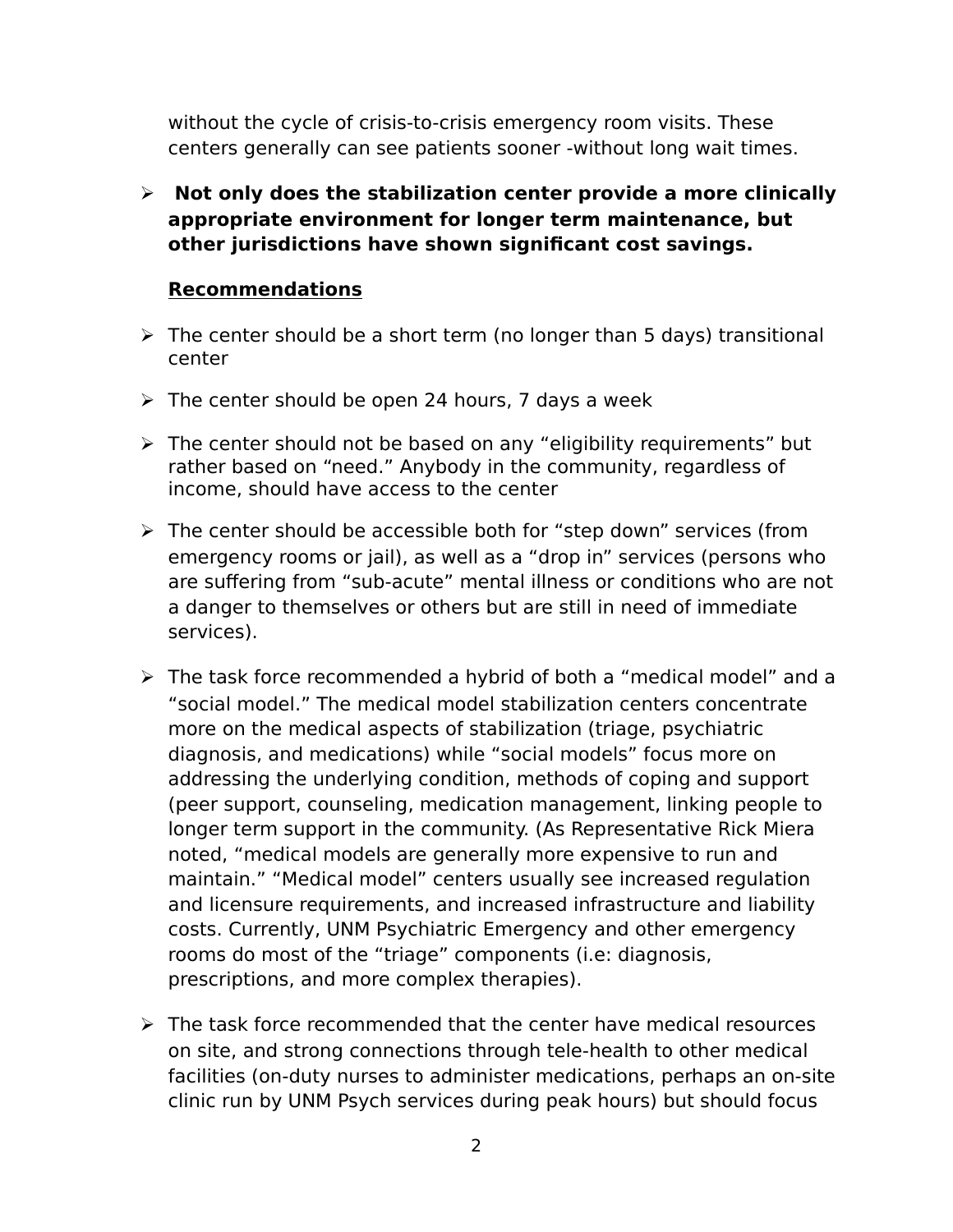on the "step-down" services and providing a "warm handoff" to other resources in the community (e.g. assisting the "newly eligible" in signing up for Medicaid; for persons with Medicaid: coordinating with the client's MCO "care coordinators"; peer to peer support; non-drug therapy support; and a central "resource center" to provide information about connecting people to resources.

 **Diverting people that need stabilization out of the emergency room and into in-patient beds makes more efficient use of scarce resources and fills a need that is not currently being met in our community.** 

#### **Funding**

- $\triangleright$  Other jurisdictions have funded stabilization centers through grants (public and private), local governments and through state funding mechanisms. Generally, most centers utilize "blended funding" from a variety of sources
- $\triangleright$  The success of such a center would hinge on the ability to link clients to more permanent support services in the community, after or concurrent to step down medical stabilization. Given that federal and state funding mechanisms are limited in scope by eligibility requirements, local government funding could provide a "needs based" funding allowing case workers to address a clients' individualized needs without regard to reimbursement issues with Medicaid

#### **B. Intensive Case Management**

- $\triangleright$  Provide trained professionals who would be assigned a client with mental or behavioral health conditions. A case manager would assist clients in connecting to key services in the community (Medicaid, SNAP, housing, SSI, etc.) and would regularly follow up to insure the client has the best opportunity to stabilize before a crisis arises.
- $\triangleright$  The Albuquerque and Bernalillo County area have a complex array of behavioral health and social services, with many different funding streams contributing to services. Unfortunately, it is quite challenging for citizens and individuals in need to penetrate this complex system and connect with the right services at the right time. Because funding for most services is based on eligibility, or limited to certain programs or categories of need, it is very frustrating and challenging for most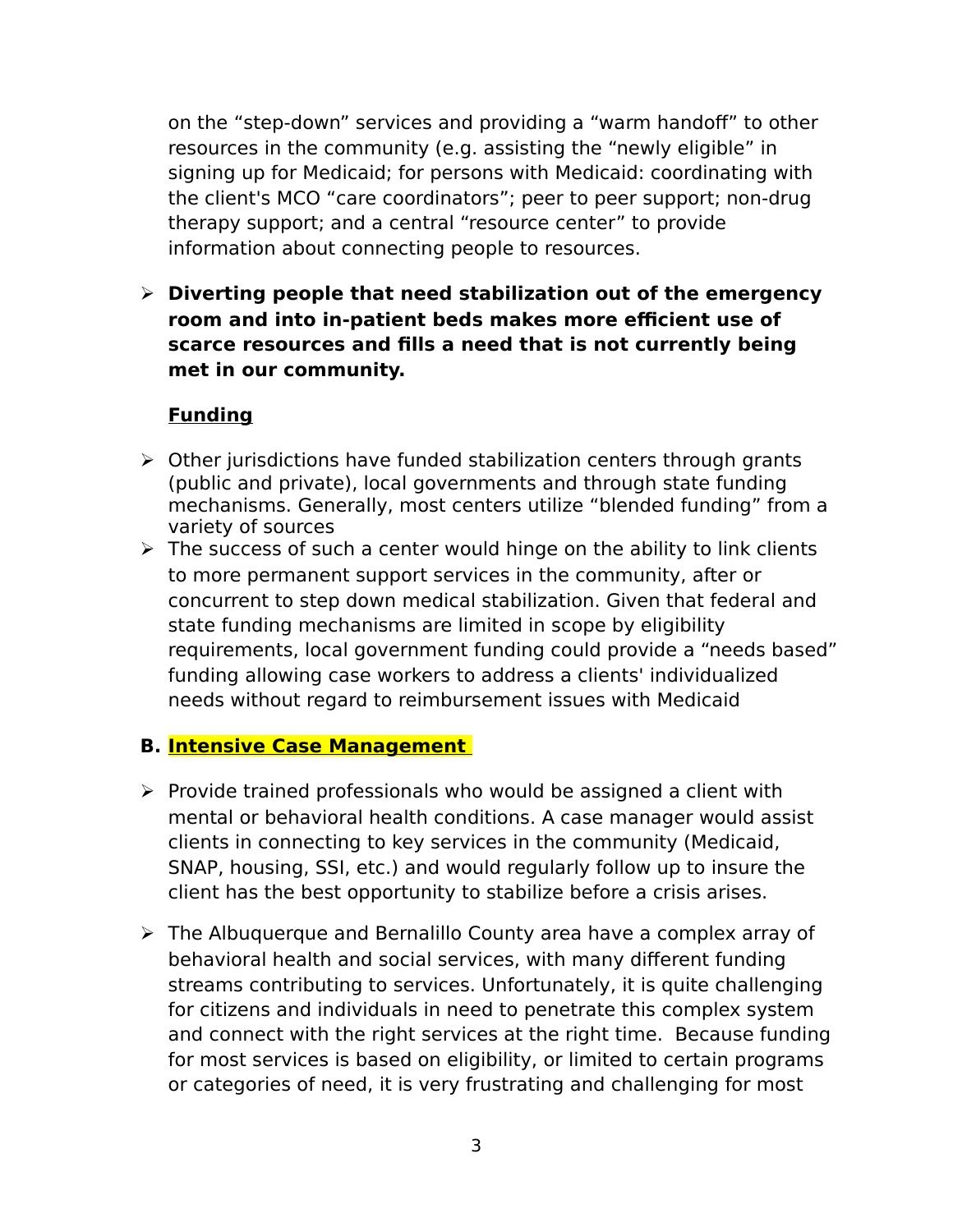individuals to be able to effectively access the appropriate services and benefit from them.

 $\triangleright$  Case Management is a general term used to describe an array of overlapping services, all of which provide general paraprofessional assistance to individuals in accessing and connecting with services, programs, supports, and benefits. Case managers often act as "navigators" to help people in need to find their way through our complex system, connecting people in need to the right services and resources, and helping them to obtain or meet categories of eligibility, such as obtaining Medicaid, etc. Case Managers help in a holistic manner, assisting people in addressing both social, as well as medical/behavioral health issues. Thus, Case Managers help people to obtain psychiatric assessment and treatment, but also help them to fill critical social needs such as housing, employment, education, childcare or social activities.

#### **Recommendations**

- $\triangleright$  Increase city and county funding of case management services, based on determination of need, rather than eligibility. Program strategies such as the UNM Pathways Program and the UNM Fast Track programs offer models which could be replicated and expanded, and may better serve the community if they were more widely available and marketed
- $\triangleright$  Support a system wide Albuquerque-area behavioral health resource database/list which is maintained and kept up-to-date
- $\triangleright$  Support a low -level referral/coordination system. EX: 311 information system to provide basic service contact information to callers

# **C. Creation of Community Engagement Teams (C.E.T.)**

- $\triangleright$  The purpose of CET is to utilize community outreach to engage and link a person with serious mental illness to voluntary treatment and other services.
- $\triangleright$  The goals of CET would be to reduce the rate of intervention by law enforcement, involuntary hospitalization or incarceration through early outreach to prevent or lessen the mental deterioration of persons with serious mental illness who are unlikely to live safely in the community and to lessen the duration and severity of mental illness of persons with serious mental illness who are unlikely to live safely in the community through early detection and targeted intervention.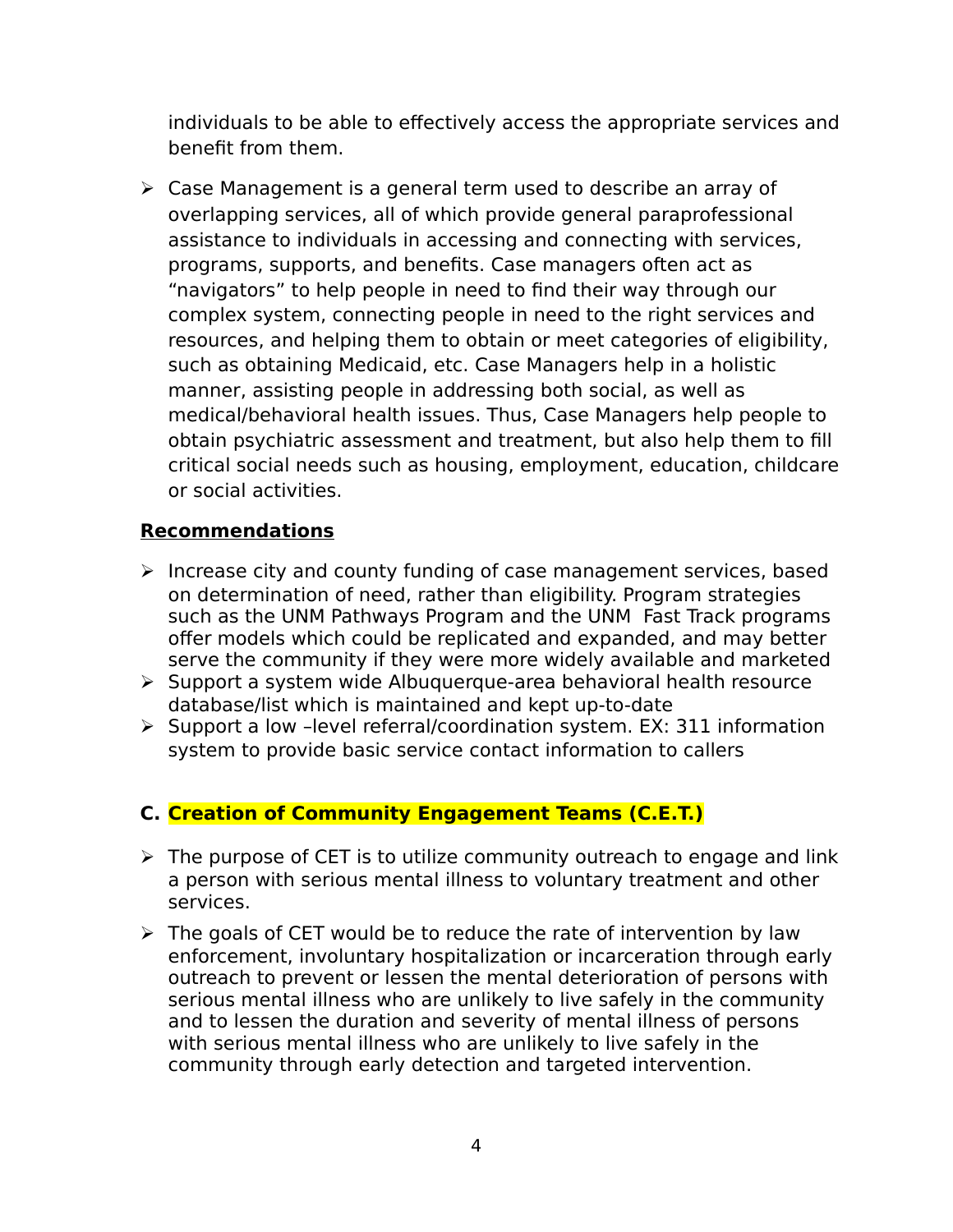$\triangleright$  Last year a bill passed the New Mexico Legislature that created the concept of CET teams comprised of trained civilian units (they could be associated with medical entities, community entities, peer to peer groups, NAMI, etc.) that would respond or address crisis calls from clients in the field who are experiencing a mental health crisis.

**The task force recommends that this legislation be reintroduced and recommends that the Legislature appropriate State funds to create CET teams, and to follow up with clients (Case management).** 

#### **D. Supportive Housing for People with Mental or Behavioral Health Conditions**

- $\triangleright$  The task force recommended that more resources need to be earmarked for supportive housing. For people with mental or behavioral issues, housing remains a key component for long term stabilization.
- $\triangleright$  Lack of reliable housing increases the risk of crisis encounters, increased hospitalization /emergency room costs, and is a barrier to have people diverted from jails.
- $\triangleright$  A recent study shows that persons with behavioral health issues that receive housing assistance decreases overall costs from emergency room visits by 34%; inpatient mental health and mental health visits decreased costs by 84%; outpatient costs decreased by 34%. City of Albuquerque Heading Home Cost Study

# **1. Temporary "Respite" Housing**

 $\triangleright$  For people transitioning from a crisis stabilization center, psychiatric emergency room, jail, etc., who are in need of temporary housing until a more stable living situation becomes available. This housing would be short-term in nature (e.g. up to 2 weeks).

# **2. Supportive Housing**

- $\triangleright$  Typically scattered site housing, where clients have support through off-site case managers or on site supervision but live more independently than in a group home setting.
	- **3. Supportive Group Housing**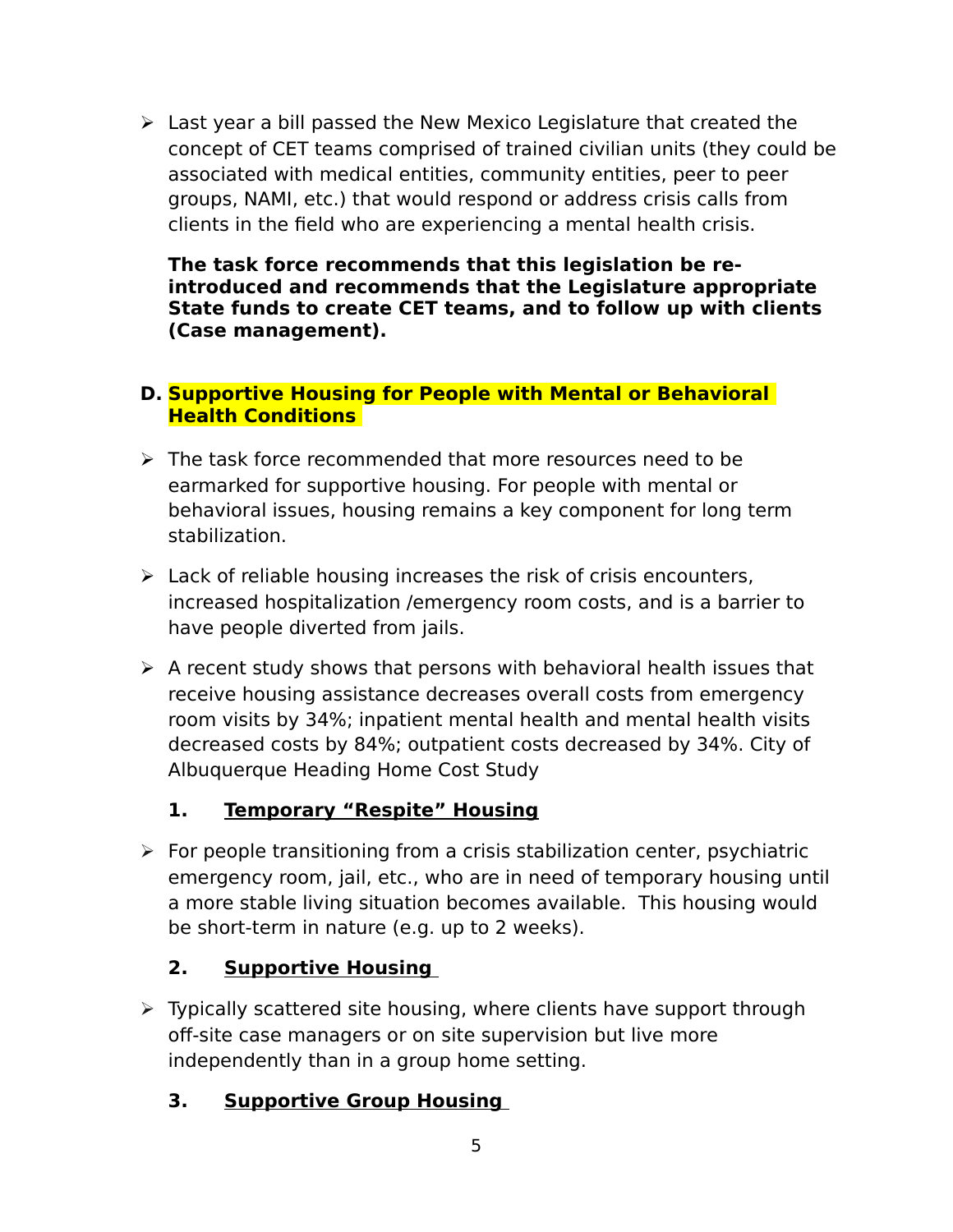$\triangleright$  A group home setting, typically with on-site supervision and support.

## **E. Creation of Mobile Crisis Units**

 $\triangleright$  Such units are utilized in other jurisdictions to provide services to clients out in the field before a 911 call is made (or in lieu of a 911 call). These teams are often a combination of law enforcement (such as CIT unit) along with a trained mental health professional to engage people with mental or behavioral health issues in a less intensive manner than a standard police response.

### **The task force recommends that APD and Bernalillo County Sheriff's Office create "mobile crisis units."**

#### **F. Law Enforcement to Establish a "Tiered Response" for Mental/Behavioral Health Calls**

 $\triangleright$  In conjunction with CET concepts and mobile crisis units, APD's Crisis Intervention Team has been developing a "tiered response" so that not every behavioral health call is automatically responded and addressed by an armed/uniformed law enforcement officer. Instead, protocols are developed to "triage" calls so that the most appropriate law enforcement response is sent to address the issue at hand. For example, if a person is acting erratically, experiencing a mental health issue, but no crime has been committed, the tiered response could be utilized so that a CET team, the mobile crisis unit, a medical professional, CIT unit would respond to address the situation without unnecessary escalation of the situation.

# **G. Courts/ Criminal Justice**

Persons with mental illness encounter the criminal justice system more often than persons without a condition. Additionally, this population has higher recidivism rates and they tend to stay in jail and prison longer than a person without a mental health condition. According to a Bureau of Justice Statistics Report nearly 64 % of all persons in local jails has some diagnosed mental illness.

Navigating the criminal justice system is difficult, intimidating and stressful for anybody charged with a crime but for a person with mental illness it can be a Kafka-esqe nightmare. The goal of the criminal justice system is to assign penalty to illegal action -and not primarily to advocate or address the long term stability of a defendant with mental illness. Thus, it is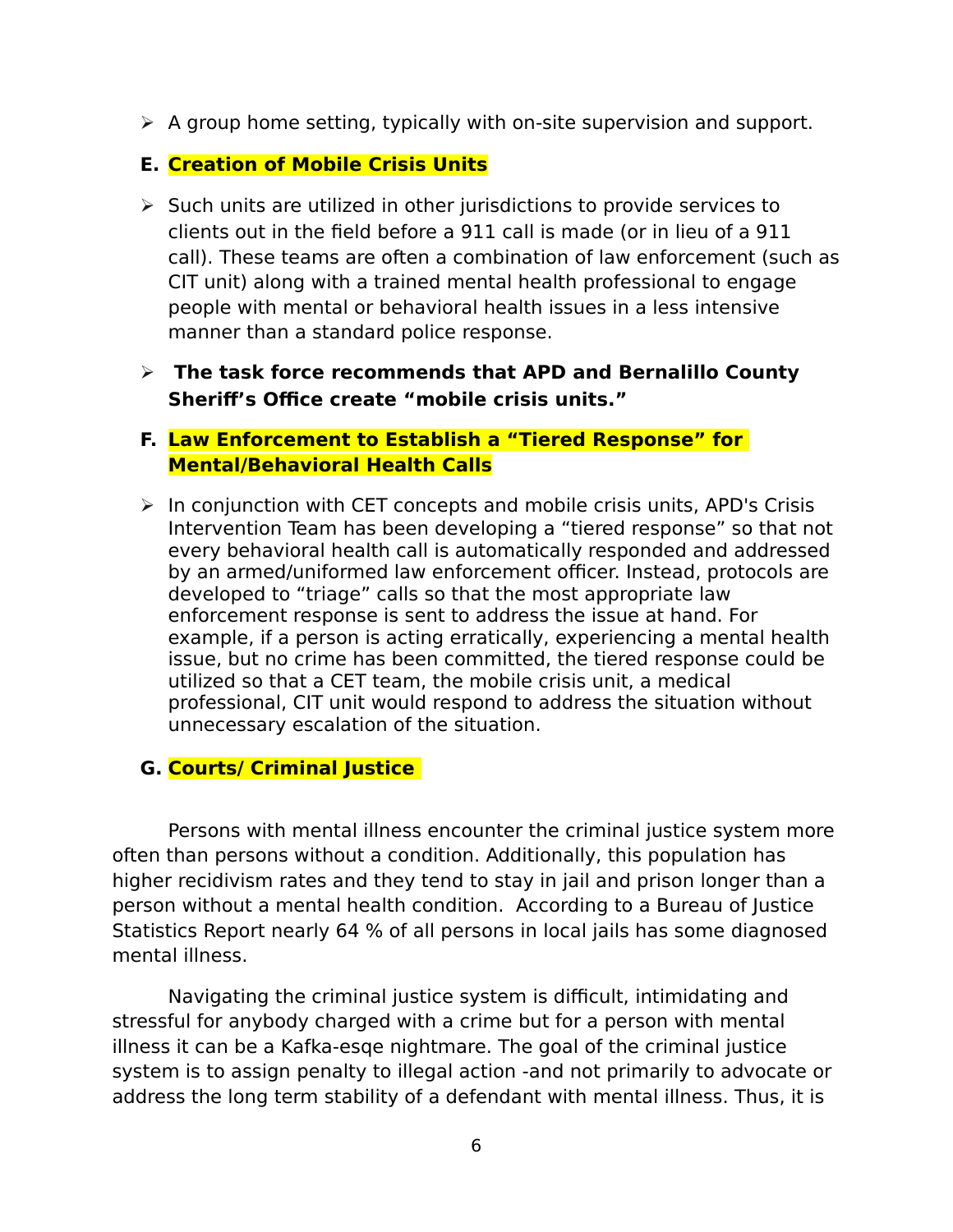no surprise that once a defendant is released from jail, diverted from jail, found incompetent to stand trial, or otherwise dealt with by the criminal justice system they typically leave with no support whatsoever. This inevitably leads to recidivism, trips to the emergency room and the streets.

Diverting persons with mental illness from the criminal justice system not only has moral dimensions, but has shown to achieve better therapeutic results for the defendant, that in turn reduce recidivism and expensive emergency room stays.

In response to this cycle of mental illness, New Mexico Courts have been leaders in creating "diversion" courts such as Drug Court, Mental Health Court, Homeless Court and Veteran's Court. These models are successful and should be maintained.

# **1. Mental Health / Homeless / Veteran's Court**

- $\triangleright$  The task force recommends that the Courts continue to enhance the specialty courts addressing persons with mental and behavioral health issues.
- $\triangleright$  For any court that deals with clients with mental conditions, special care should be taken to insure that the court fundamentally understands the stigmatizing effect of criminalizing mental illness and that these conditions are not necessarily decisions by the defendant. The courts cannot structure the compliance plan on the traditional probation models of incentive and fear based compliance. In short, mental health courts need to construct to ensure that the defendant be referred, placed, or monitored in the most therapeutic environment to address the defendant's underlying conditions.
- $\triangleright$  The Courts needs more case management resources to follow up with clients before they de-compensate and re-offend.

# **2. Reform and Streamline the Bench Warrant Process**

 $\triangleright$  If a person fails to appear before the court for any crime, a bench warrant is automatically issued, including for petty misdemeanors. In the case of the severely mentally ill, failure to appear is sometimes the norm rather than the exception. When law enforcement encounters a person who has bench warrants, their discretion is taken away and they must arrest the individual. This creates a cycle of incarceration for people with mental illness without meaningful treatment.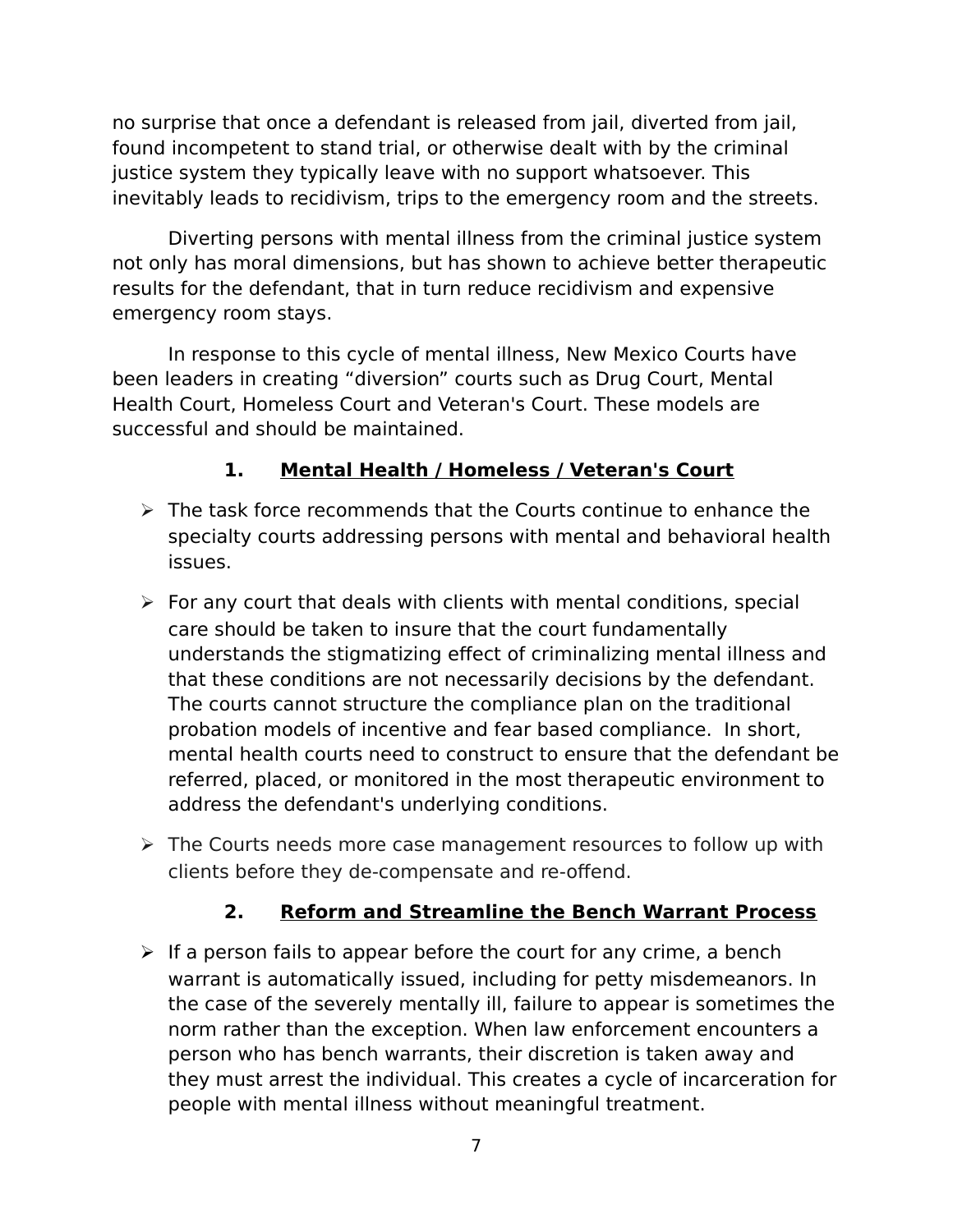$\triangleright$  The task force recommends that the Courts and the N.M. Legislature take a fresh look at the bench warrant process and find common sense methods to address the unique challenges faced by persons with mental illness in navigating the criminal justice system.

# **3. Additional Financial and Human Resources to "Competency" and Treatment Guardianship Programs.**

- $\triangleright$  Persons with mental conditions are frequently diverted from criminal culpability because they are not competent to stand trial. Before such a determination is made the defendant must be evaluated by contracted medical professionals. Currently this program is underfunded, which creates backlogs, especially in the District Court, in performing evaluations, with some defendants waiting over six months before an evaluation is performed.
- **The task force recommends that the N.M. Legislature find resources to ensure that competency evaluations are being funded properly and are being conducted in the timeliest manner.**
- $\triangleright$  Similarly, on the civil side of the law, New Mexico's Treatment Guardianship program (which allows the court to appoint another person to make medical decisions for a person with mental health issues so severe that they do not have the capacity to provide "informed consent") is woefully underfunded and is in disarray.
- **The task force recommends that the New Mexico Legislature appropriate the resources so that this program can function properly.**

# **H. Medicaid**

- $\triangleright$  Prior to the passage of the Affordable Care Act and the State of New Mexico's decision to expand Medicaid a large portion of folks with mental or behavioral health issues were not eligible for health care through Medicaid. Now, many are presumptively eligible.
- **The task force recommends that State of New Mexico provide more outreach, accessibility and streamline the process for signing the "newly eligible" up for Medicaid.**